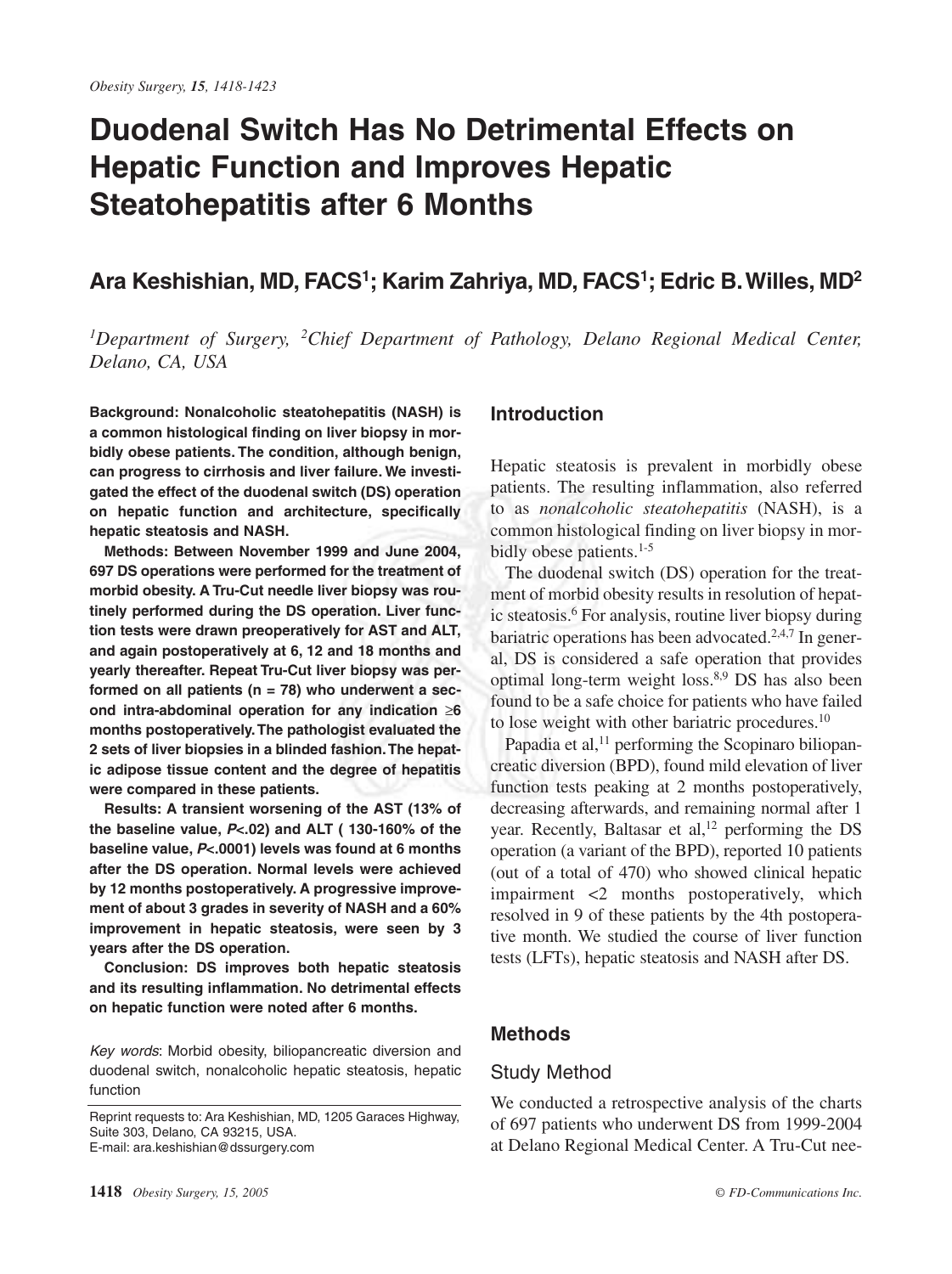dle liver biopsy was performed routinely during the DS surgery. In addition, a repeat Tru-Cut biopsy was performed in all patients who underwent a second intra-abdominal operation for any indication. Liver biopsies were stained with hematoxylin & eosin and Masson's trichrome stains. Also, LFTs - plasma aspartate aminotransferase (AST) and alanine aminotransferase (ALT) - were assayed on all patients before DS and at 6, 12 and 18 months after the DS and then yearly thereafter.

The technique for DS is well described.<sup>6,9,13</sup> We have also described our technique for the stapled Roux-en-Y anastomosis.<sup>14</sup> The length of the common channel varied at 50-100 cm, depending on the BMI, sex, age, co-morbidities, and activity level of the patient.

In the 78 patients who had a second intra-abdominal operation  $\geq 6$  months after their DS operation, Tru-Cut needle liver biopsy was performed, and the pathology slides were reviewed in a blinded fashion by one expert pathologist.

## **Histological Review**

NASH severity was graded from I to V, based on the subjective assessment of extent and pattern of the inflammation present (Table 1). The pre- and the postoperative pathology slides, stained with H  $\&$  E, were reviewed. Each slide was assigned a case study number, and all information regarding patient identification and the time-frame was blinded to the pathologist, who was an expert in GI and hepatic histopathology. The amount of steatosis was reported as the percentage of hepatic cells replaced by fat per high power field. Change at each time interval was analyzed for statistical significance compared to the preoperative baseline, using paired Student's t-test.

Three patients with conditions affecting the LFTs independent of obesity were excluded from the study from the very beginning of the data analysis.

| Table 1. Grading system used for degree of NASH |  |  |  |  |  |
|-------------------------------------------------|--|--|--|--|--|
|-------------------------------------------------|--|--|--|--|--|

| Grade I  | - None                                 |  |
|----------|----------------------------------------|--|
| Grade II | - Mild                                 |  |
|          | Grade III - Moderate                   |  |
| Grade IV | - Severe: Zonal Distribution           |  |
|          | Grade V - Severe: Diffuse Distribution |  |
|          |                                        |  |

## **Results**

A total of 697 patients underwent DS at our institution from 1999 to 2004. Of these, 128 were males and 569 were females. BMI ranged from 35.0 to 100.9, with an average BMI of 50.5. Age ranged from 16 to 69 years, with an average of 43.5 (Table 2).

Three patients were excluded from the study because of conditions affecting the LFTs. Two were on methotrexate therapy for severe rheumatoid arthritis, and one patient had pre-existing cirrhosis from viral hepatitis and distant alcohol intake.

A subset of the above population consisting of 78 patients underwent a second intra-abdominal operation for various indications (Table 3). The most common indication for the second operation was ventral hernia repair. One patient was found to have a pancreatic mass, which was found to be pancreatic cancer on

#### **Table 2. Demographics**

| <b>Study Material</b>                                                       | No. of Patients     |
|-----------------------------------------------------------------------------|---------------------|
| <b>Total DS operations</b><br>Patients undergoing a later operation*<br>Age | 697<br>78           |
| • Average<br>• Range                                                        | 43.5<br>16-69       |
| Sex<br>• Males: Females                                                     | 128:569             |
| <b>BMI</b><br>• Average<br>$\bullet$ Range                                  | 50.51<br>30.5-100.9 |

\* > 6 months after DS

| Table 3. Indications for a second surgery after the |  |  |  |
|-----------------------------------------------------|--|--|--|
| <b>DS operation</b>                                 |  |  |  |

| Indications                                                                                         | No. of Patients |
|-----------------------------------------------------------------------------------------------------|-----------------|
| Ventral hernia repair                                                                               | 69              |
| Small bowel obstruction                                                                             | 2               |
| Pancreatic mass                                                                                     | 1               |
| Revision of the common channel                                                                      |                 |
| • Shortened                                                                                         | 1               |
| • Lengthened                                                                                        | 4               |
| Feeding tube placement                                                                              | 1               |
| Total no. of patients undergoing a later<br>abdominal operation<br>$(6$ months $-3$ vears after DS) | 78              |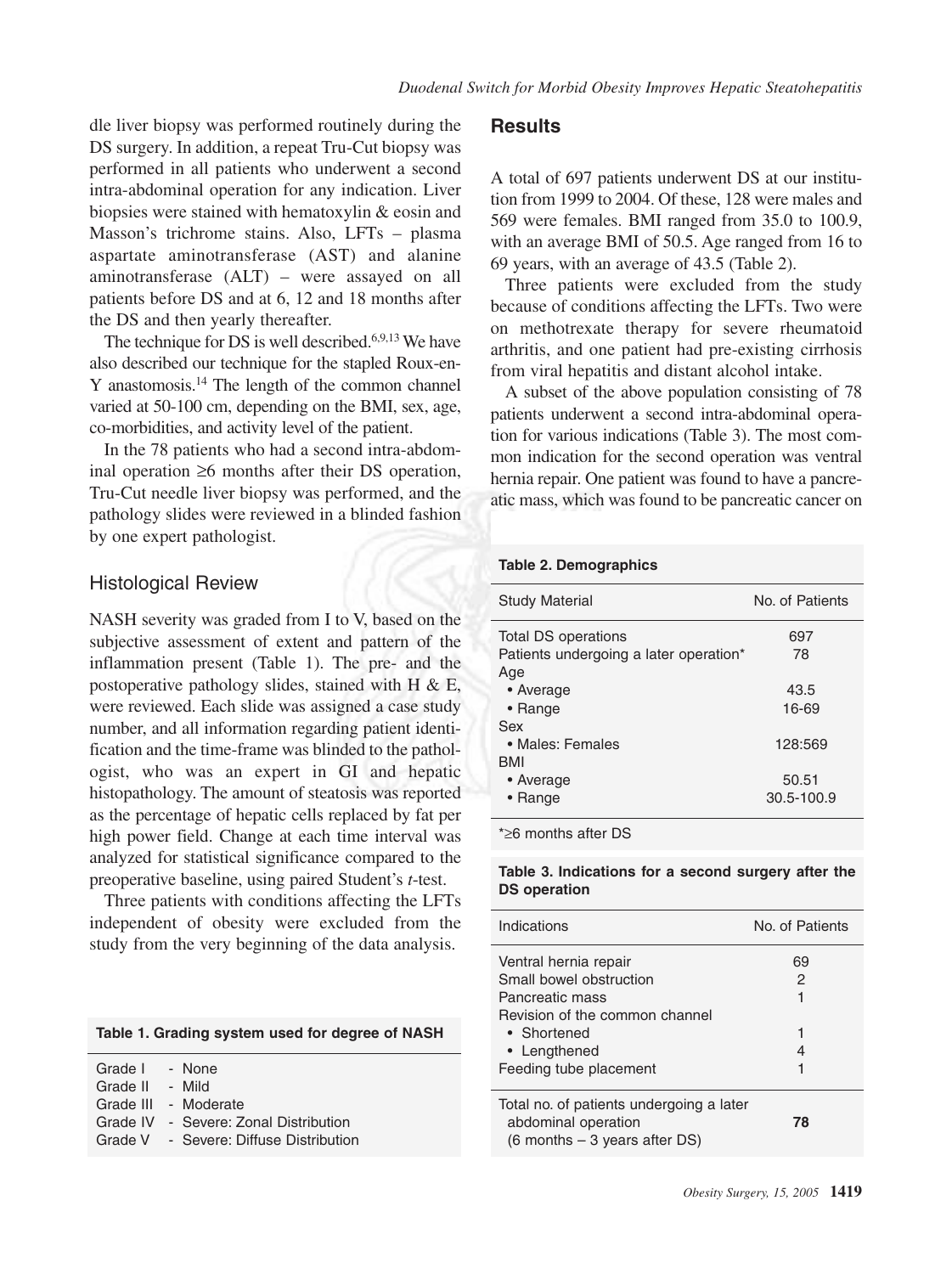#### Keshishian et al.

biopsy, and that patient underwent a pylorus-preserving Whipple procedure. A feeding jejunostomy tube was placed in one patient for poor oral intake.

The time interval between the DS surgery and the second surgery ranged from 6 months to 3 years (Table 4).

## **Effect on Liver Function**

The serum AST and ALT levels in all patients, measured at the preoperative visit, and postoperatively at 6, 12, 18, 24 and 36 months and yearly thereafter, were plotted against time after the DS along with the BMI (Figure 1). The minimum and maximum values, as well as the mean, median and standard deviation (SD) for the AST and ALT levels are shown in Tables 5 and 6 respectively. Statistical significance was assessed using paired Student t-test for the values at each time period against the baseline values. The largest rise from the baseline was seen at 6 months, and a return to baseline value was evident by 12 months. The increase at 6 months in AST was 130% of the baseline value  $(P<.02)$  and in ALT was  $160\%$  of the baseline value ( $P < .0001$ ). Also, the trend in AST levels corresponded well with the ALT levels. Changes at 1 year and afterwards were not significant and remained within the normal range. Importantly, no patient had any sign or symptom during this entire time period that could be attributed to the transient elevation in LFTs.

## **Effect on Liver Architecture**

The average change in the percentage of steatosis and in the grade of NASH (defined in Table 1) in the postoperative "second operation" biopsy sample is shown in Figures 2 and 3. The data are also given in Table 7. An example of the reduction in the hepatic

| Table 4. Number of months after DS operation that |  |
|---------------------------------------------------|--|
| a second abdominal operation was performed        |  |

| Duration between DS                                          | No. of              |
|--------------------------------------------------------------|---------------------|
| and second operation                                         | Patients            |
| 6 months<br>12 months<br>18 months<br>24 months<br>36 months | 9<br>24<br>24<br>15 |



Figure 1. Changes in AST, ALT and BMI after the DS operation. LFTs had a slight increase at 6 months, but were normal at and beyong 12 months. Variations at 12 months and beyond were not statistically different from the baseline level.

steatosis and reduction in NASH on the histology slides is shown in Figures 4 and 5.

Most patients had a NASH grade between moderate to severe at the time of DS operation, whereas by the 2nd year postoperatively, most patients had dropped their NASH grade to mild to moderate levels. By the 3rd year, some patients had complete resolution of the NASH. Similarly, most patients had hepatic steatosis of 50-70% before DS surgery, which improved to 20-30% by 2 years. Analysis of both data shows that the percentage of steatosis and of inflammation in the liver architecture improved progressively after the DS operation. This progressive improvement was found to be statistically significant for both hepatic steatosis and NASH.

Interestingly, there was a slight worsening of the hepatic inflammation at the 6-month interval after DS, which corresponded to the elevation in the LFTs at that time. No such increase was seen in the hepatic steatosis. Both results were statistically significant when analyzed by paired *t*-test.

## **Discussion**

Morbidly obese patients show a high prevalence of hepatic steatosis and steatohepatitis.<sup>1,2</sup> Elevation in common LFTs (AST and ALT) has been found to correspond to mild worsening in hepatic pathology in the early months following BPD and DS. The tran-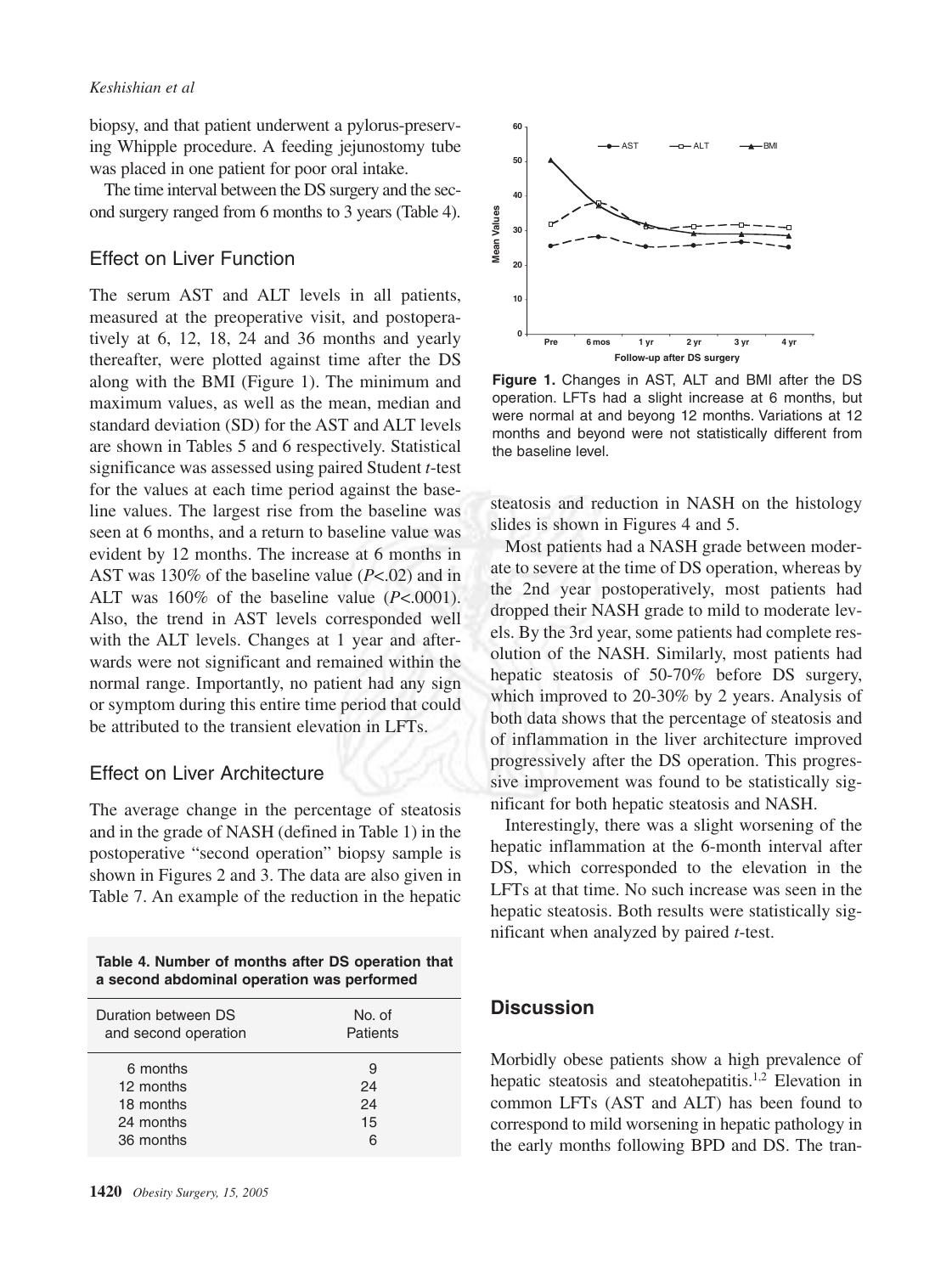|                   | Pre                      | 6 mos | 1 yr | 2 yr | 3 yr | 4 yr |
|-------------------|--------------------------|-------|------|------|------|------|
| Mean              | 25.6                     | 28.2  | 25.4 | 25.7 | 26.7 | 25.2 |
| Median            | 22                       | 24    | 21   | 22   | 22   | 20.5 |
| <b>SD</b>         | 13.4                     | 21    | 24.6 | 16.6 | 16.8 | 12.9 |
| <b>Minimum</b>    | 5                        | 11    | 8    | 11   | 10   | 14   |
| <b>Maximum</b>    | 102                      | 305   | 446  | 174  | 142  | 70   |
| Corresponding BMI | 50.5                     | 37.2  | 31.8 | 29.2 | 29   | 28.5 |
| $P$ -value        | $\overline{\phantom{0}}$ | 0.02  | 0.4  | 0.1  | 0.3  | 0.4  |

#### Table 5. Analysis of pre- and postoperative AST levels

#### Table 6. Analysis of pre- and postoperative ALT levels

|                   | Pre  | 6 mos  | 1 yr | 2 yr | 3 yr | 4 yr |  |
|-------------------|------|--------|------|------|------|------|--|
| Mean              | 31.8 | 38     | 31   | 31.1 | 31.6 | 30.9 |  |
| Median            | 26   | 32     | 26   | 27   | 26   | 25   |  |
| <b>SD</b>         | 19.5 | 26.7   | 22.1 | 19.2 | 18.9 | 19.5 |  |
| Minimum           | 3    | 10     | 6    | 8    | 10   | 14   |  |
| <b>Maximum</b>    | 150  | 288    | 259  | 169  | 150  | 112  |  |
| Corresponding BMI | 50.5 | 37.2   | 31.8 | 29.2 | 29   | 28.5 |  |
| P-value           |      | 0.0001 | 0.1  | 0.3  | 0.5  | 0.3  |  |

sient elevation of LFTs in the first 6 months after DS was minimal and not harmful. A return to the normal range was evident by 1 year after DS, and continued as relatively constant weight was attained.<sup>11,12</sup>

We also found that DS improves liver architecture. Progressive improvement was seen in the hepatic steatosis as the postoperative period increased after the DS operation. A mild worsening in the severity of NASH was found at 6 months after the DS, which corresponded to the worsening in the LFTs. Once again, this deterioration was mild, transient and clinically non-harmful to the patient. Rapid and progressive improvement was observed at and after 12 months after the DS operation, and continued beyond 3 years.

The transient postoperative hepatic dysfunction may be related to early rapid weight loss, a degree of protein malnutrition and lack of hepatotrophic factors, and the effect of high levels of mobilized circulating free fatty acids.<sup>11</sup> We stress to our patients a high-protein nutritional diet, with supplements including iron, calcium, and fat-soluble vitamins after the DS.<sup>15</sup>







Figure 3. Reduction in NASH grade after the DS operation ( $P<0.001$  at 18, 24 and 36 months) compared to the preoperative grade. Slight increase in NASH grade in 6month period corresponds to slight worsening of LFTS at that time.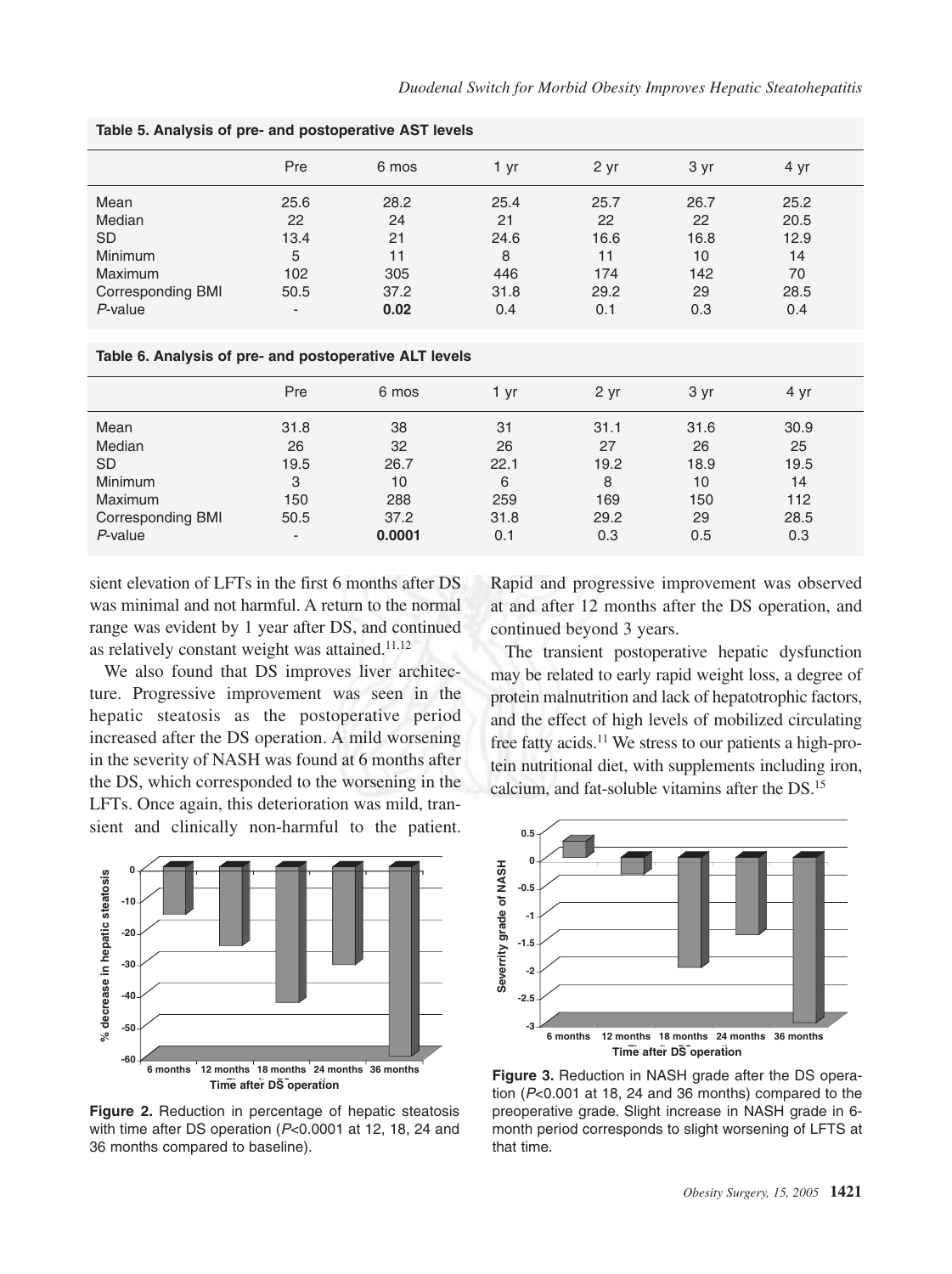Table 7. Reduction in percentage of steatosis and in grade of NASH

| <b>Time Period</b><br>after DS | <b>Steatosis</b><br>reduction |     | NASH grade<br>reduction |     |
|--------------------------------|-------------------------------|-----|-------------------------|-----|
|                                | Mean                          | SD. | Mean                    | SD. |
| 6 months                       | $-15$                         | 15  | 0.3                     | 1.5 |
| 12 months                      | $-25$                         | 19  | $-0.3$                  | 1.6 |
| 18 months                      | -43                           | 14  | $-2$                    | 1   |
| 24 months                      | -31                           | 7.4 | $-1.4$                  | 0.5 |
| 36 months                      | -60                           |     | -3                      | 0.5 |





patient 2 years after DS surgery; note significant reduction in percentage of fat content (arrows). (H & E).

Because NASH has the potential to progress to cirrhosis and liver failure, and because BPD and DS have resulted in the resolution of NASH,<sup>3,5,13</sup> DS should have long-term benefit in reducing the occurrence of cirrhosis and liver failure in obese patients. We continue long-term follow-up.



Figure 5. Photomicrographs of liver biopsies. A. NASH at time of DS surgery. B. Biopsy in same patient 2 years after DS surgery; note significant improvement in inflammation in the liver parenchyma. Arrows point to inflammatory cells (neutrophils and lymphocytes). (H&E).

The authors are grateful to Anshu Gupta, MD, Surgical Resident, for assistance with this project.

## **References**

- 1. Dixon JB, Bhathal PS, O'Brien PE. Nonalcoholic fatty liver disease: predictors of nonalcoholic steatohepatitis and liver fibrosis in the severely obese. Gastroenterology 2001; 121: 91-100.
- 2. Moretto M, Kupski C, Mottin CC et al. Hepatic steatosis in patients undergoing bariatric surgery and its relationship to body mass index and co-morbidities. Obes Surg 2003; 13: 622-4.
- 3. Srivastava S, Younossi, ZM. Morbid obesity, nonalco-